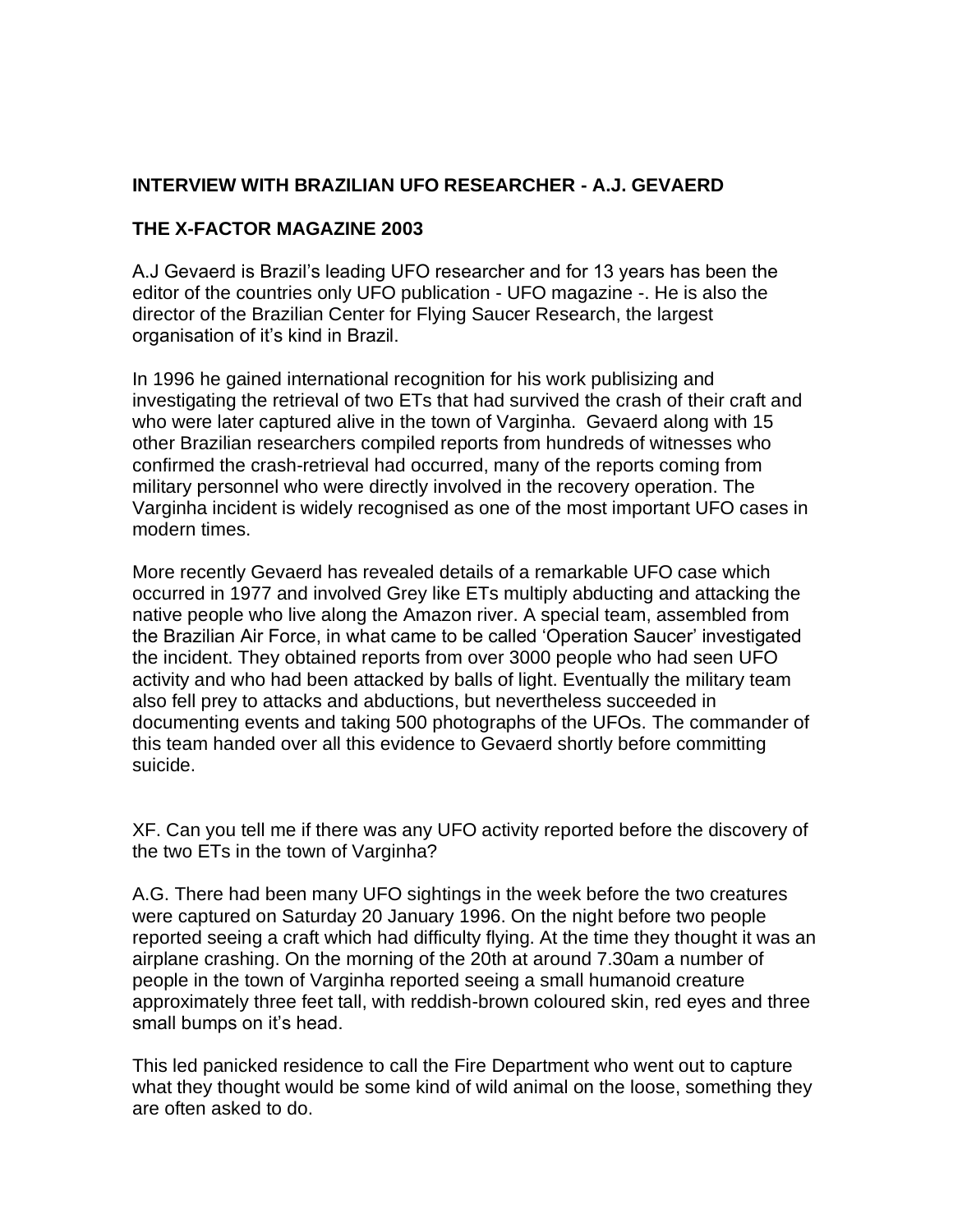XF What happened next?

A.G. The Firemen eventually located the creature in an area called Jardim Andere. They were so shocked by what they saw, they immediately called the army. By 10.30am army personnel along with the Firemen managed to capture the creature with nets and placed in a box. It was captured without resistance as it was apparently injured, probably in the crash. It was then taken to the School of the Sergeant of Arms in the nearby town of Tres Coracoes.

XF. What happened when the second ET was discovered?

A.G. At around 3.30 that afternoon, three girls were returning from work when They spotted another creature kneeling against a wall not far from where the first had been captured. They described it as having grizzly brown skin, a large head, thick veins on its upper body three protuberances on its head like small horns, this along with the terrible smell of the creature made them think they had seen the devil. They fled in terror.

One of the girls who got a better look said she thought the creature was injured since she could see suffering in it's eyes.

By now the army realised there was more than one creature and was out looking for it. At 8.30pm a military vehicle with two policemen in it almost drove over a creature we believe is the same of as the one seen earlier by the girls.

There may have been a third and forth creature but we can't confirm it. One of the policeman, Marco Elicherese, jumped out the truck and grabbed it with his bare hands, holding it in his lap until they reached a small medical facility. Unfortunately this man died two weeks later from septicemia, undoubtedly due to his bare flesh being in contact with the ET.

The creature was later transported to the Humanitas Hospital in Varginha, since doctors at the smaller facility were unequipped to deal with the situation. This was a big mistake, it was around 11pm on Saturday night and everyone was out walking the streets, so many people saw all the commotion and the arrival of military cars and trucks pulling up. In all we have over 40 witnesses who reported seeing the capture of the two creatures, including statements from doctors, nurses and professionals of all kind.

XF. Did you manage to obtain testimony from military personnel?

A.G. Yes, we were able to get statements from many military personnel involved in the recovery of the ETs. If we had taken another week to get the reports we wouldn't have managed to get much, since they were all told to shut up later on.

XF. Was the UFO detected by radar as it came into Brazilian air space?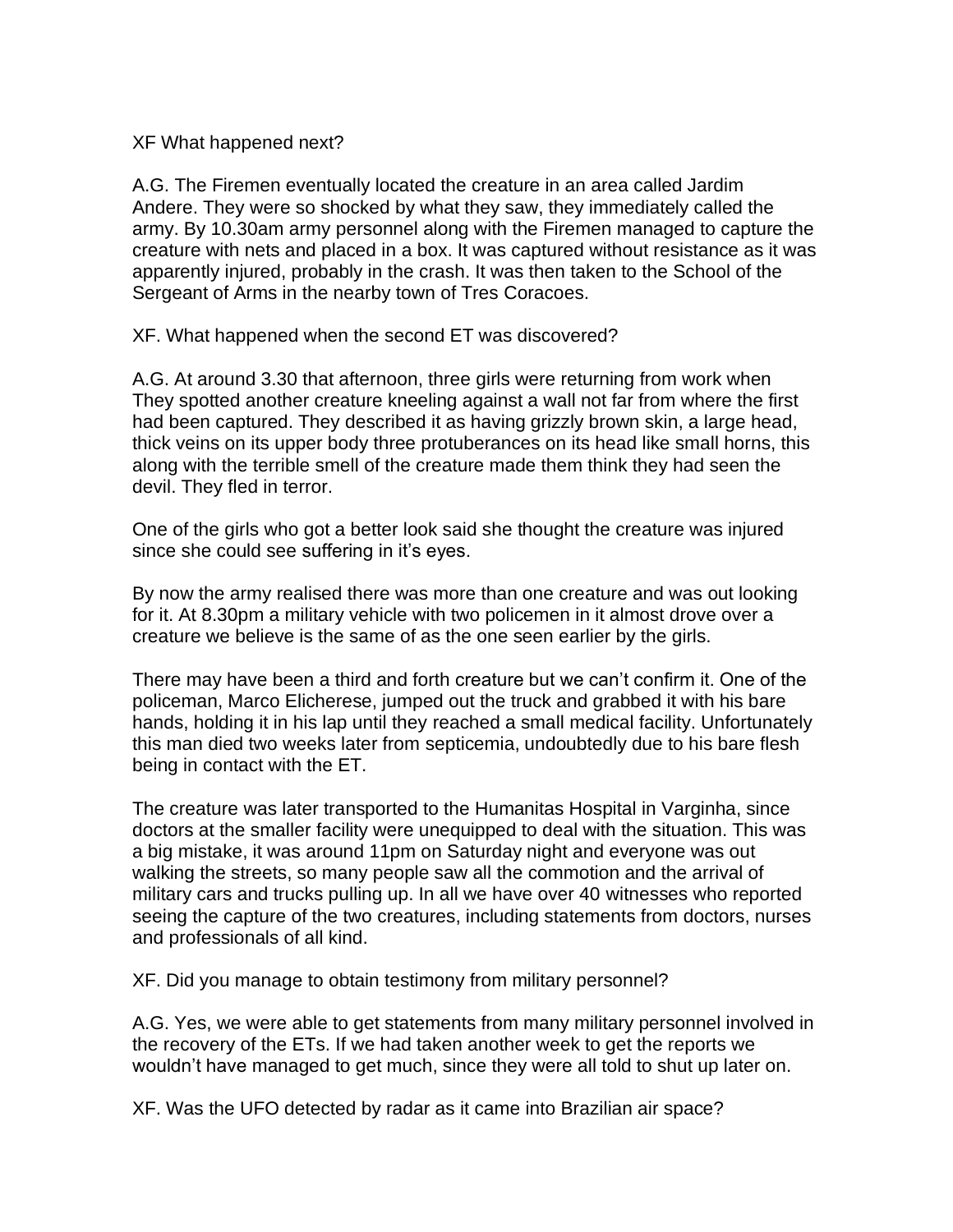AG. The object we first detected by a US satellite, probably by NORAD. We know the Americans informed the Brazilian military as part of an agreement between the two counties. Then Brazilian radar went on full alert tracking the craft down into the State of Minas Gerais, so both the US and the Brazilian government knew immediately a UFO had crashed and approximately in what location.

XF. Do you think the alien craft was recovered?

A.G. We were told by military informants that it was recovered in a different operation, but we couldn't get any details, by the time this occurred there was a complete clamp down.

XF Do you know if both ETs survived being captured?

A.G. Yes, but they both died a few hours later. The first died almost immediately. They were probably badly injured. The craft crashed at around 3am and when people reported seeing them a few hours later they appeared to be barely alive. It could have been due to the crash or perhaps the environment was not suitable.

XF What else indicated the Americans were involved in the operation?

A.G. We know the creatures were later moved to the Hospital of Clinics at the University of Campinas and examined by a team of doctors, headed by Brazil's leading forensic scientist, Dr. Furtunato Badan Palhares. Our informant described 15 doctors in masks examining the bodies of the creatures, seven of the team were non-Brazilians, probably American scientists. Also we think that at least one, probably both bodies were shipped to the States.

A special US transport plane arrived on the 26th at Campinas and we think the Bodies were then transported to Edwards Air Force base. Everything indicates deep US involvement. Lets face it our government does what its told to do by the Americans. They cooperate with the US military in return for favors.

XF. Can you tell me what occurred during Operation Saucer?

AG. In 1977 hundreds of UFO reports were emerging from a particular area along the Amazon river. This was linked to reports from people who were chased and attacked by beams of light. Those attacked had symptoms of anemia. Its not clear whether this was due to an actual loss of blood or due to receiving a discharge from a UFO. This phenomen was nick named 'Chupa-Chupa' meaning Suck-Suck.

Initially the state authorities sent in a team of medical doctors who were also attacked. The attacks would not stop so in September 1977 a team of 12 men were picked from the Brazilian Air Force and placed under the command of a man called Colonel Uyrange Hollanda who was head of the parachute search and rescue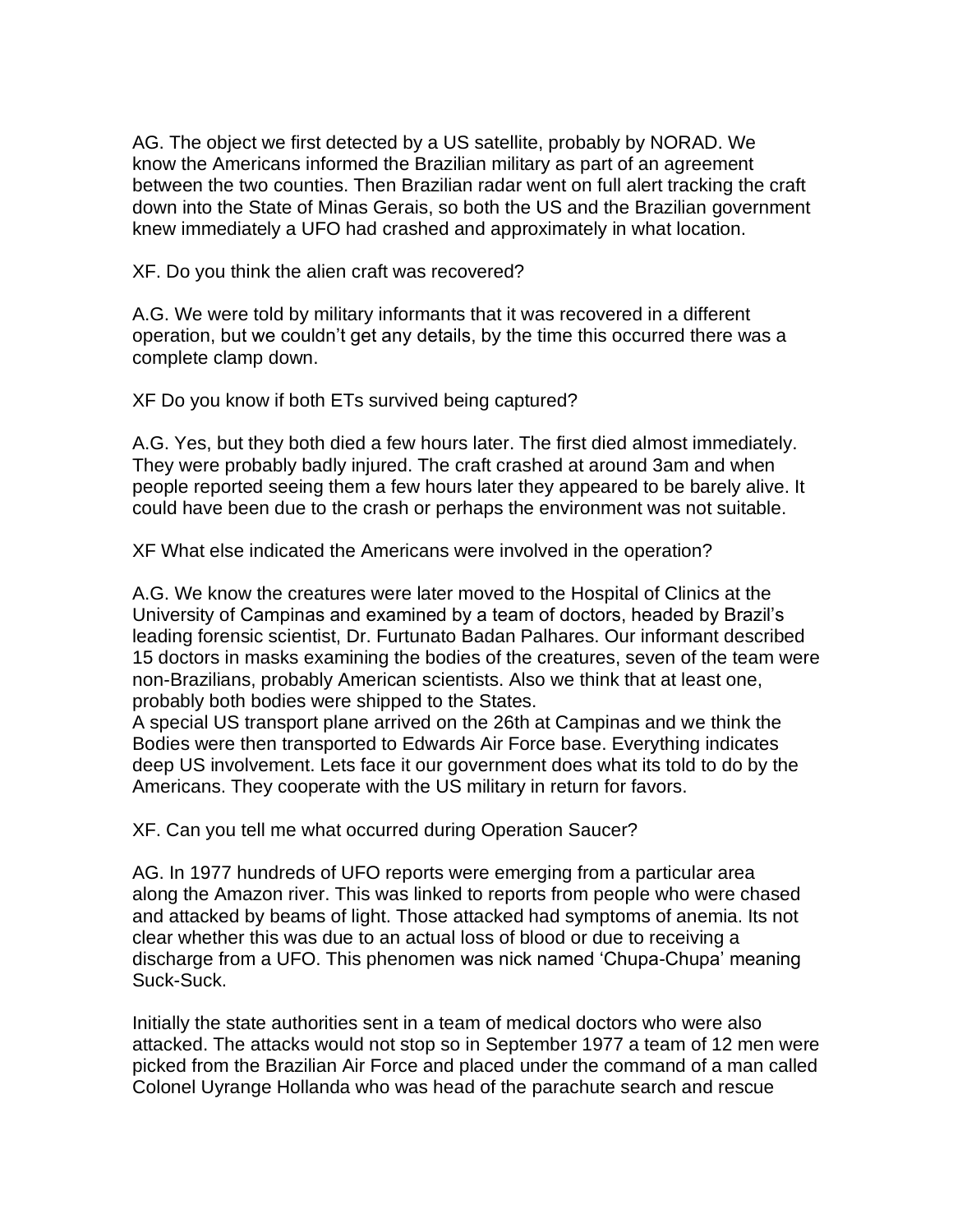team for the entire Amazon region. It was this man who in 1987 eventually decided to give the information to me.

XF What were the objectives of the 'Operation Saucer' team?

A.G. They were ordered to talk to witnesses. In the end they obtained over 3000 reports of attacks and sightings. They were ordered to document everything including photographs. After much difficulty they obtained 500 photographs of the UFOs. Some showed a big cigar shaped UFO over the Amazon surrounded by smaller craft. There were a variety of different looking UFOs. Finally they were ordered to see if they could make contact withthe ETs and see what they could learn. In a way this was also achieved, since all members of the team were abducted.

XF What other type of craft were seen?

AG. The commander reported that the craft associated with the 'suck-suck' attacks was what he called ' a sports model'. He described it as being sleek and tear shaped with a large transparent area at the front a bit like a helicopter canopy. On occasions figures could be seen moving around inside. Towards the end of the project ETs were frequently seen by the team, they were the short humanoid 'Grey' aliens.

XF. What happened when the team first arrived?

AG. They investigated the areas of reported activity, collected statements and set up night watches, but for the first 7 weeks nothing happened. After that whenever they went for a sky watch the UFOs would come, on many nights they would see a variety of UFOs. Initially the photographs they took failed to record any images of the UFOs, so they demanded more sophisticated equipment and film from the US and this enabled them to take hundreds of photos.

XF Were the team attacked by the ET?

AG. No, the team's presence seemed to attract the interest of the ETs and from that point on they started to observe all their actions. The commander told me the ETs seemed to know everything they did before they did it. If they decided to go up river, they would find them waiting when they got there. They all had the feeling of being constantly observed. Infact all members of the team were abducted, this continued even after the operation was completed. Col Hollanda was multiply abducted, he told me he kept having strange dreams, these turned out to be the sort abductees regularly report and which are infact unconscious memories of the abduction experience. He recalled being exmined both physically and psychologically by the ETs which he thought was a form of preparation, but for what he couldn't fully understand. He also said he acquired paranormal abilities as a result of the contacts.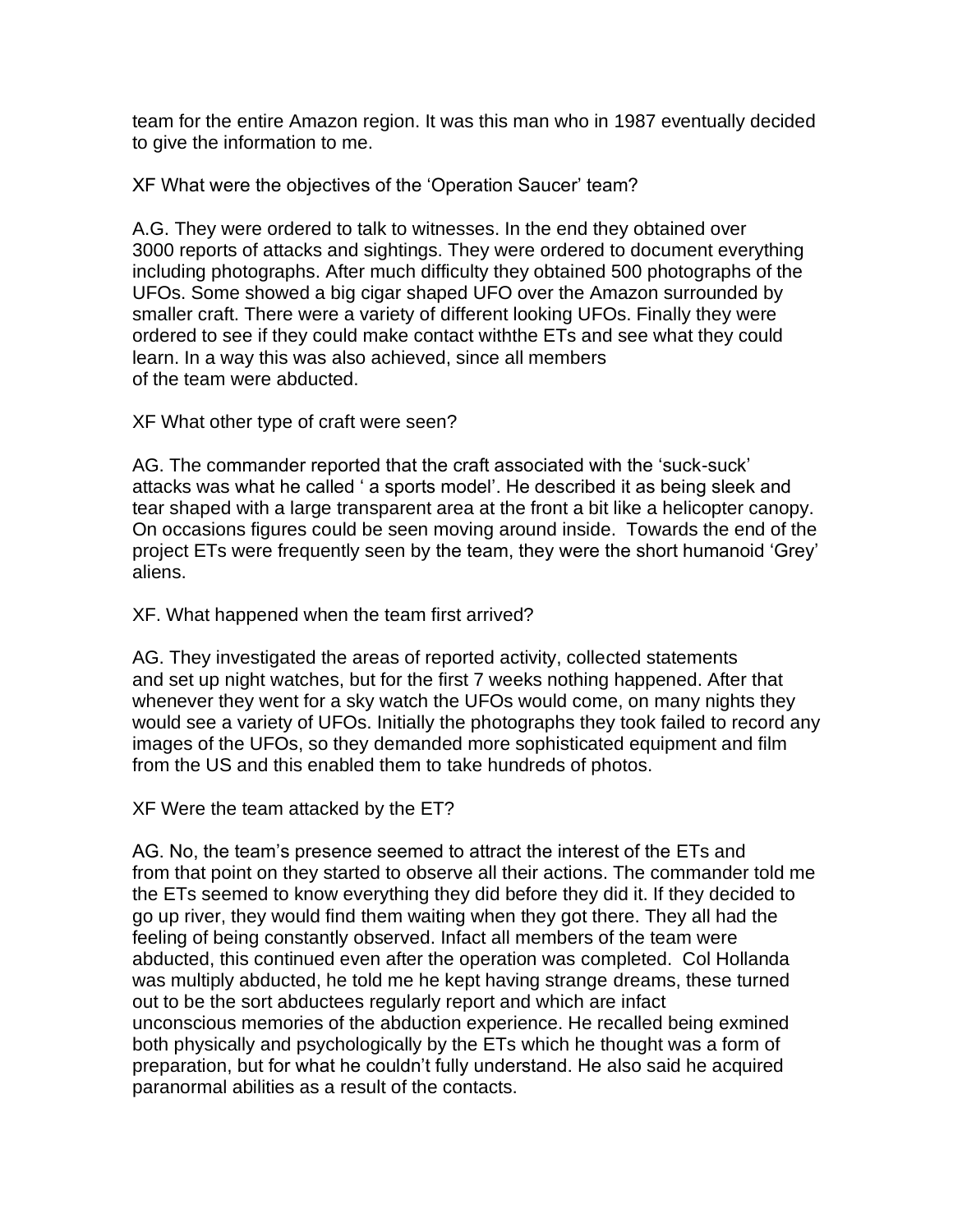XF Did these abductions cause him to loose his emotional stability?

A.G. We finally got him to talk in July 1987. During the interview which lasted two days he would frequently break down and cry when he described his contact with the ETs. His wife tried to stop me from seeing him. He was under a lot of pressure and strange phenomena would continue to occur in his house and to his wife and children, years after he left the Amazon. It was tragic because he committed suicide two days before we had arranged for him to undergo hypnotic regression and I think this may have helped. He just could not deal with the nature of his experiences.

X.F What conclusions did Operation Saucer come to?

A.G. That the UFOs were definitely responsible for the attacks, that people were being abducted, sometimes they went missing for a few hours, sometimes people never returned. We dont know why these abductions were happening, or why they had such a special interest in the natives of the Amazon. Its possible they conducted their experiments in this area because the people were simple, isolated, living far from any protection. Clearly they had a specific agenda and carried it out without any concern for the humans they dealt with.

XF What is your view of the abduction phenomenon?

AG. Abduction is a big puzzle. I have investigated cases in which people have Acquired paranormal abilities, such as telepathy, telekinesis, and the ability to heal after having abduction experiences. In many other cases the person appears to gain nothing and is traumatised. There may be 1000 pieces to the abduction puzzle and at the moment we only have a few. Its vital we get all the information together and see what matches. Too many researchers are concentrating on proving there are strange lights in the sky. I say forget this and lets focus our energies on abduction. We have some excellent UFO researchers in Brazil, but only a few who are looking into abduction. I am in the process of Attracting some of the main US abduction researchers to Brazil, like Dr. Mack and Bud Hopkins, to help teach people how to do abduction research. There is a fantastic amount of new data here that has not yet been contaminated by the media.

XF. What does the fact that observations made of ETs are usually humanoid in appearance suggest to you?

AG. To me this is remarkable. The majority of reports talk about beings with two arms and two legs. It doesn't matter if they are tall or short, the basic descriptions are similar in form to humans. This is far too much of a coincidence. Since its clear these ETs originate in systems many light years away how is that possible? To me this indicates that we are part of a much larger human family in the universe, the visitors are probably aware of what their relationship they have to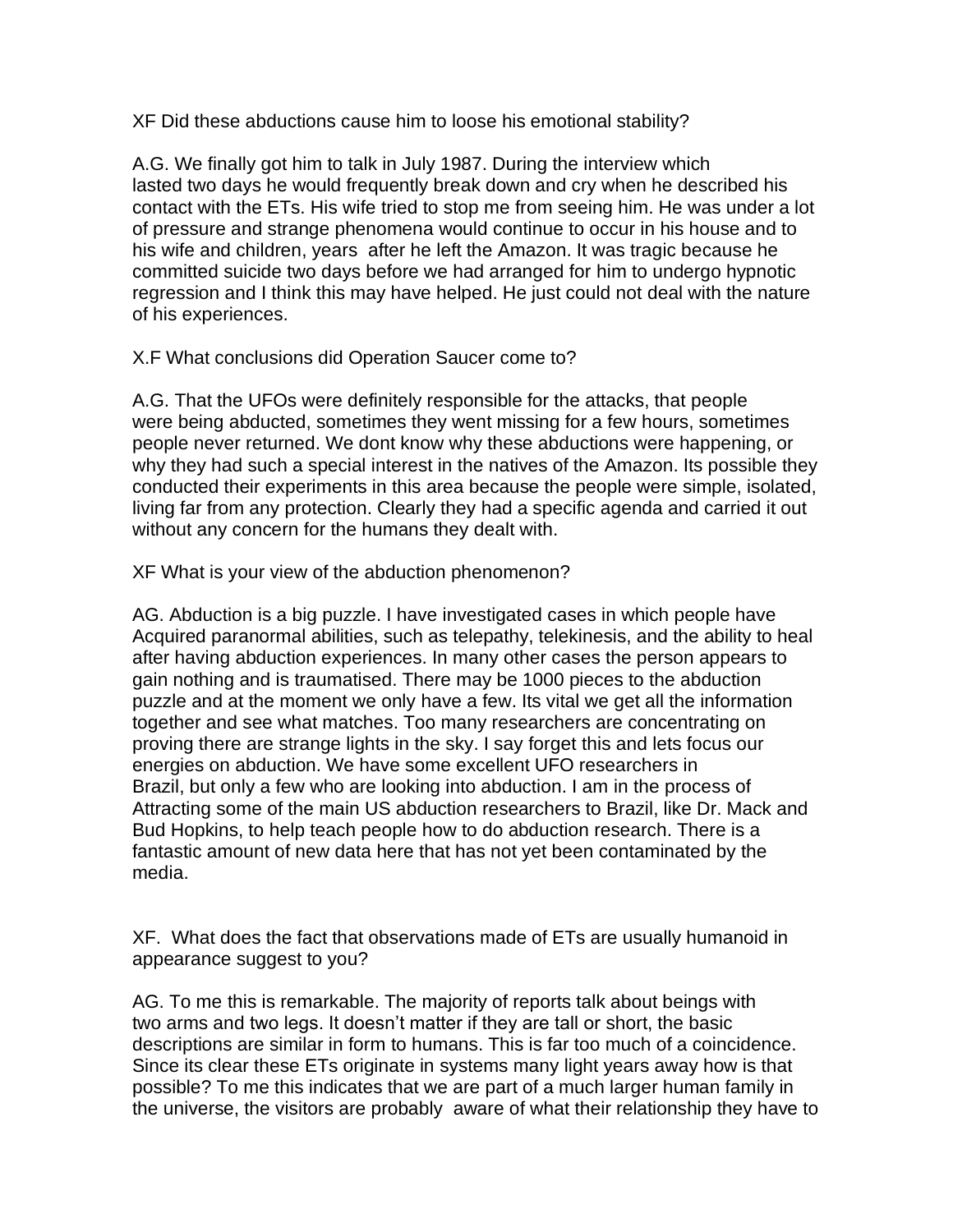us, we are still in the dark. I'm convinced humanity in a number of different forms is spread out all over the universe, we are just a tiny fraction of what exists.

#### BOXES.

### PROFILE

The case of Vera Rubia.

In the 1960's Vera Rubia was a typical Brazilian teenager living in her grandmother's house in Valencia, in the State of Rio de Janeiro. One night she woke after hearing a noise and entered the kitchen. Here she was confronted by a brilliant ball of light hovering in front of her, at which point she fainted. After this incident Rubia discovered she had acquired some remarkable paranormal abilities. She was able to accurately diagnose somebody's illness simply by thinking about them. When Rubia was later investigated and put under hypnotic regression she recalled meeting two beings during the incident in the kitchen, which she described as being a male and female of human appearance. She later recalled have being taken by these beings who applied a number of strange instruments to her body. Rubia was investigated by many doctors who put her diagnostic skills to the test. They were found to be 99% accurate. The doctors were so impressed they started to ask her advice. In one case where a boy entered hospital dangerously ill from some kind of bite, Rubia was consulted and over the pone told doctors exactly what insect had bitten the child enabling the correct antidote to be administered. Gevaerd, who has investigated the case stated "I know of many cases where abductees have acquired paranormal abilities. Although we are being visited by ETs who abductions appear to have no obvious benefits to humanity, there are plenty of cases that illustrate we are visited by ETs who can help us to do very special things."

# CASENOTES.

Colonel Hollanda confided in Gevaerd that Operation Saucer was abruptly closed down towards the end of 1977 partly because the team began to observe Grey like ETs both on the ground and behind the windows of their ships and partly because of the frequency of the attacks. A second type of ET was seen similar to the classic Grey but of a different colour. Col Hollanda concluded that the motive for the Chupa attacks was to obtain genetic material. He stated that the attacks would generally come when individuals were isolated. They would see a ball of light moving towards them and would receive some kind of electric shock which would put them to sleep for several hours, when they recovered they discovered small scars on their bodies and that a quantity of blood had been extracted. Gevaerd collaborated with other Brazilian UFO researchers who had amassed hundreds of interviews with natives who had been attacked. One